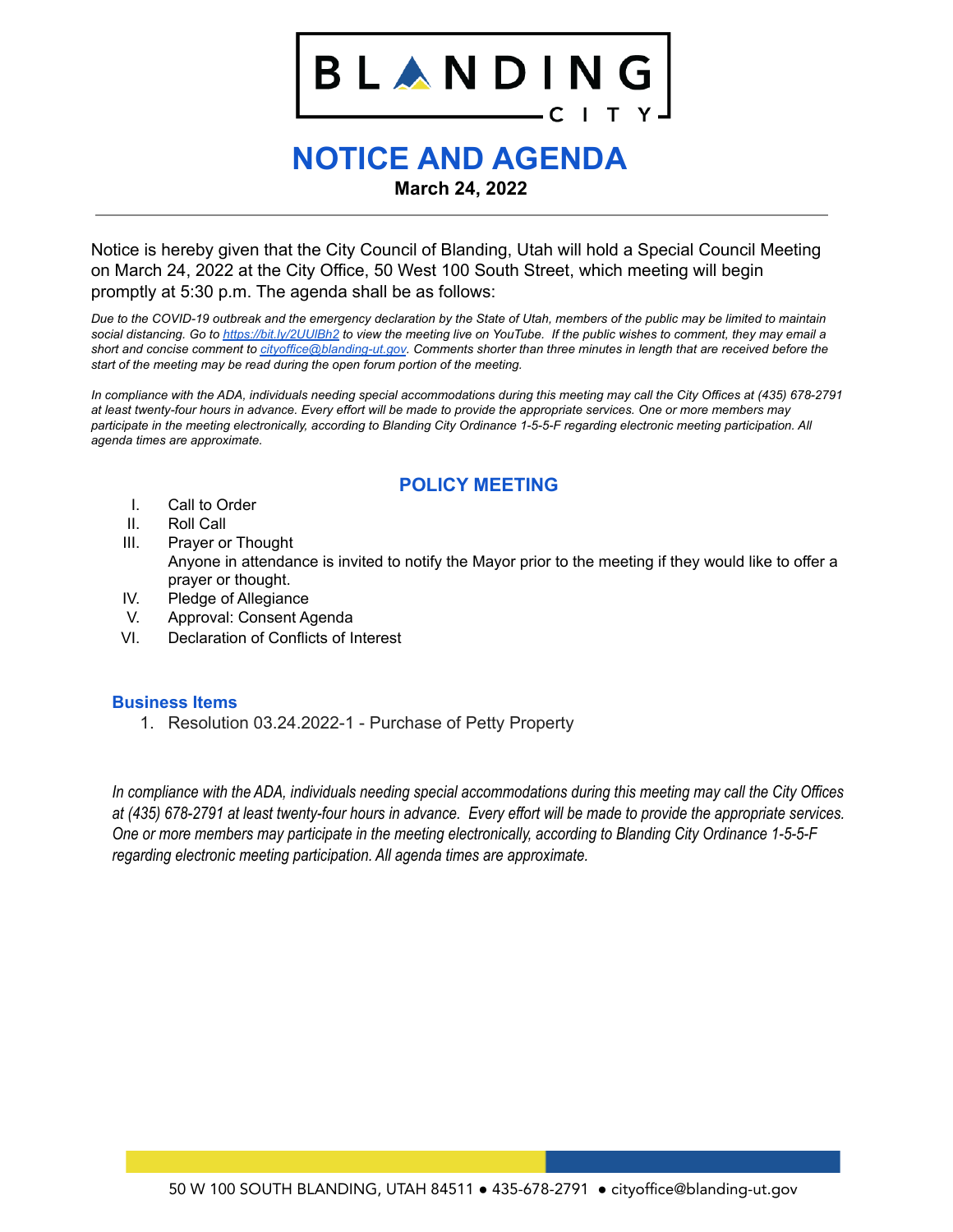

### **CITY COUNCIL MEETING - STAFF REPORT**

| Author:            | Terry Ekker, Public Works Director/City Engineer |
|--------------------|--------------------------------------------------|
| <b>Department:</b> | <b>Public Works</b>                              |
| Subject:           | Purchase of Petty Property                       |
| Date:              | March 24, 2022                                   |
| Type of Item:      | <b>Business Item - Resolution</b>                |

#### **Background**

Blanding City has long sought to purchase additional property surrounding the Public Works shop to prepare for growth and create a greater buffer between private properties.

The property of interest to Blanding City is located next to the Public Works shop at 567 W 550 N. The county parcel ID is B36220272411. The property is 114.49' x 384.85' for a total of 1.01 acres.

#### **Budget Impact:**

The asking price and City offer is \$50,000. The earnest money is \$500.Total budget impact is \$50,000, which will come from the Water, Natural Gas and General Funds.

#### **Recommendation**

Staff recommends the City approve the purchase of the Petty property.

#### **Department Review:**

Public Works, Finance & Administration